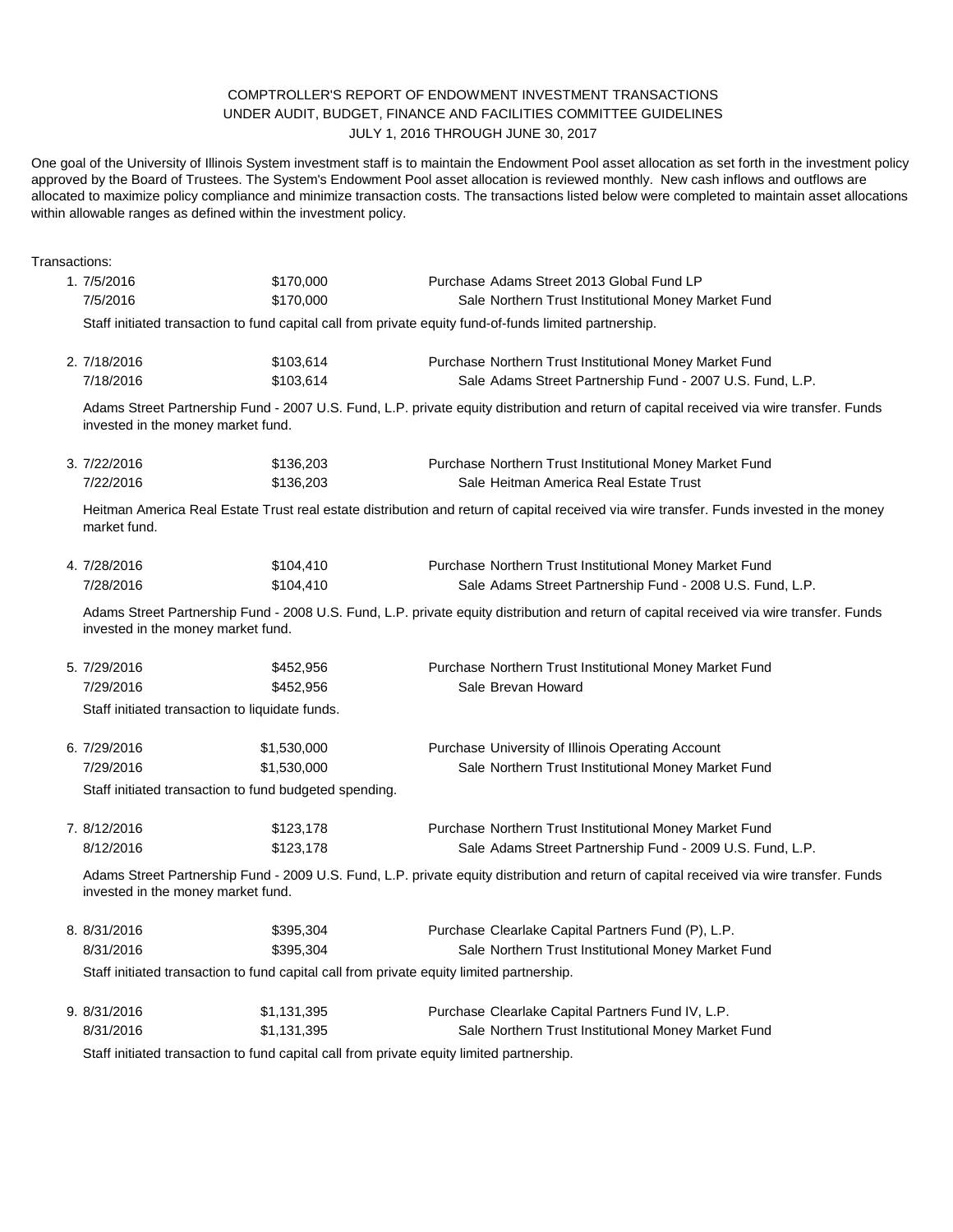|  | 10. 9/1/2016<br>9/1/2016<br>9/1/2016                                                                                                                                               | \$55,000,000<br>\$1,972,798<br>\$56,972,798                                                                                                                                    | Purchase BlackRock Global Equity Fund<br>Purchase Northern Trust Institutional Money Market Fund<br>Sale GMO Global Equity Fund                                                                                      |  |  |  |
|--|------------------------------------------------------------------------------------------------------------------------------------------------------------------------------------|--------------------------------------------------------------------------------------------------------------------------------------------------------------------------------|----------------------------------------------------------------------------------------------------------------------------------------------------------------------------------------------------------------------|--|--|--|
|  |                                                                                                                                                                                    | Staff initiated transaction to liquidate funds.                                                                                                                                |                                                                                                                                                                                                                      |  |  |  |
|  | 11. 9/2/2016<br>9/2/2016<br>Staff initiated transaction to fund budgeted spending.                                                                                                 | \$2,300,000<br>\$2,300,000                                                                                                                                                     | Purchase University of Illinois Operating Account<br>Sale Northern Trust Institutional Money Market Fund                                                                                                             |  |  |  |
|  |                                                                                                                                                                                    |                                                                                                                                                                                |                                                                                                                                                                                                                      |  |  |  |
|  | 12. 9/21/2016<br>9/21/2016                                                                                                                                                         | \$168,718<br>\$168,718                                                                                                                                                         | Purchase Northern Trust Institutional Money Market Fund<br>Sale Adams Street Partnership Fund - 2004 U.S. Fund, L.P.                                                                                                 |  |  |  |
|  |                                                                                                                                                                                    | Adams Street Partnership Fund - 2004 U.S. Fund, L.P. private equity distribution and return of capital received via wire transfer. Funds<br>invested in the money market fund. |                                                                                                                                                                                                                      |  |  |  |
|  | 13. 9/22/2016                                                                                                                                                                      | \$122,288                                                                                                                                                                      | Purchase Northern Trust Institutional Money Market Fund                                                                                                                                                              |  |  |  |
|  | 9/22/2016                                                                                                                                                                          | \$122,288                                                                                                                                                                      | Sale Adams Street Partnership Fund - 2010 Non-U.S. Developed Markets Fu<br>Adams Street Partnership Fund - 2010 Non-U.S. Developed Markets Fund, L.P. private equity distribution and return of capital received via |  |  |  |
|  | wire transfer. Funds invested in the money market fund.                                                                                                                            |                                                                                                                                                                                |                                                                                                                                                                                                                      |  |  |  |
|  | 14. 9/22/2016<br>9/22/2016                                                                                                                                                         | \$108,750<br>\$108,750                                                                                                                                                         | Purchase Adams Street Partnership Fund - 2010 Non-U.S. Developed Markets Fu<br>Sale Northern Trust Institutional Money Market Fund                                                                                   |  |  |  |
|  |                                                                                                                                                                                    | Staff initiated transaction to fund capital call from private equity fund-of-funds limited partnership.                                                                        |                                                                                                                                                                                                                      |  |  |  |
|  | 15. 9/23/2016<br>9/23/2016                                                                                                                                                         | \$130,817<br>\$130,817                                                                                                                                                         | Purchase Northern Trust Institutional Money Market Fund<br>Sale Adams Street Partnership Fund - 2008 Non-U.S. Fund, L.P.                                                                                             |  |  |  |
|  | Adams Street Partnership Fund - 2008 Non-U.S. Fund, L.P. private equity distribution and return of capital received via wire transfer. Funds<br>invested in the money market fund. |                                                                                                                                                                                |                                                                                                                                                                                                                      |  |  |  |
|  | 16. 9/27/2016<br>9/27/2016                                                                                                                                                         | \$177,500<br>\$177,500                                                                                                                                                         | Purchase Adams Street Co-Investment Fund III A, L.P.<br>Sale Northern Trust Institutional Money Market Fund                                                                                                          |  |  |  |
|  | Staff initiated transaction to fund capital call from private equity limited partnership.                                                                                          |                                                                                                                                                                                |                                                                                                                                                                                                                      |  |  |  |
|  | 17. 9/28/2016<br>9/28/2016                                                                                                                                                         | \$2,500,000<br>\$6,000                                                                                                                                                         | Purchase University of Illinois Operating Account<br>Purchase Northern Trust Institutional Money Market Fund                                                                                                         |  |  |  |
|  | 9/28/2016                                                                                                                                                                          | \$2,494,000                                                                                                                                                                    | Sale Vanguard REIT Index                                                                                                                                                                                             |  |  |  |
|  | Staff initiated transaction to fund budgeted spending and maintain asset allocation policy.                                                                                        |                                                                                                                                                                                |                                                                                                                                                                                                                      |  |  |  |
|  | 18. 10/20/2016<br>10/20/2016                                                                                                                                                       | \$159,384<br>\$159,384                                                                                                                                                         | Purchase Northern Trust Institutional Money Market Fund<br>Sale Heitman America Real Estate Trust                                                                                                                    |  |  |  |
|  | Heitman America Real Estate Trust real estate distribution and return of capital received via wire transfer. Funds invested in the money<br>market fund.                           |                                                                                                                                                                                |                                                                                                                                                                                                                      |  |  |  |
|  | 19. 10/21/2016<br>10/21/2016                                                                                                                                                       | \$170,000<br>\$170,000                                                                                                                                                         | Purchase Adams Street 2013 Global Fund, L.P.<br>Sale Northern Trust Institutional Money Market Fund                                                                                                                  |  |  |  |
|  | Staff initiated transaction to fund capital call from private equity fund-of-funds limited partnership.                                                                            |                                                                                                                                                                                |                                                                                                                                                                                                                      |  |  |  |
|  | 20. 10/21/2016                                                                                                                                                                     | \$4,583,952                                                                                                                                                                    | Purchase Northern Trust Institutional Money Market Fund                                                                                                                                                              |  |  |  |
|  | 10/21/2016                                                                                                                                                                         | \$4,583,952                                                                                                                                                                    | Sale Brevan Howard                                                                                                                                                                                                   |  |  |  |
|  | Staff initiated transaction to liquidate funds.                                                                                                                                    |                                                                                                                                                                                |                                                                                                                                                                                                                      |  |  |  |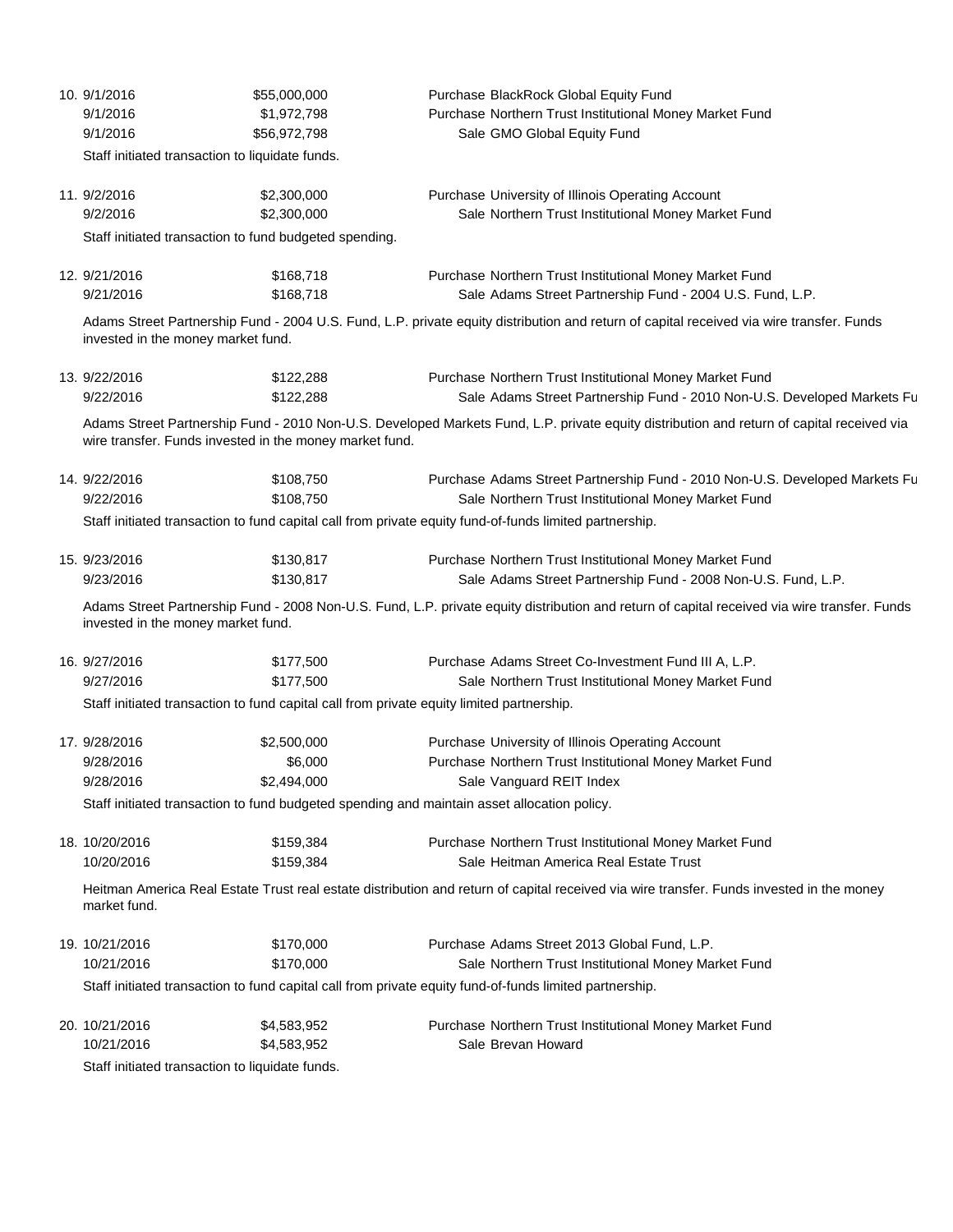| 21. 10/26/2016<br>10/26/2016                                                                                                                                                                                                                                                                                                                                     | \$300,000<br>\$300,000     | Purchase Oaktree Opportunities Fund X, L.P.<br>Sale Northern Trust Institutional Money Market Fund                                                                                                                                                               |  |  |
|------------------------------------------------------------------------------------------------------------------------------------------------------------------------------------------------------------------------------------------------------------------------------------------------------------------------------------------------------------------|----------------------------|------------------------------------------------------------------------------------------------------------------------------------------------------------------------------------------------------------------------------------------------------------------|--|--|
| Staff initiated transaction to fund capital call from private equity limited partnership.                                                                                                                                                                                                                                                                        |                            |                                                                                                                                                                                                                                                                  |  |  |
| 22. 10/31/2016<br>10/31/2016                                                                                                                                                                                                                                                                                                                                     | \$2,535,857<br>\$2,535,857 | Purchase University of Illinois Operating Account<br>Sale Northern Trust Institutional Money Market Fund                                                                                                                                                         |  |  |
| Staff initiated transaction to fund budgeted spending.                                                                                                                                                                                                                                                                                                           |                            |                                                                                                                                                                                                                                                                  |  |  |
| 23. 11/9/2016<br>11/9/2016                                                                                                                                                                                                                                                                                                                                       | \$187,500<br>\$187,500     | Purchase Adams Street Partnership Fund - 2010 U.S. Fund, L.P.<br>Sale Northern Trust Institutional Money Market Fund<br>Staff initiated transaction to fund capital call from private equity fund-of-funds limited partnership.                                  |  |  |
|                                                                                                                                                                                                                                                                                                                                                                  |                            |                                                                                                                                                                                                                                                                  |  |  |
| 24. 11/9/2016<br>11/9/2016                                                                                                                                                                                                                                                                                                                                       | \$211,459<br>\$211,459     | Purchase Northern Trust Institutional Money Market Fund<br>Sale Adams Street Partnership Fund - 2010 U.S. Fund, L.P.<br>Adams Street Partnership Fund - 2010 U.S. Fund, L.P. private equity distribution and return of capital received via wire transfer. Funds |  |  |
| invested in the money market fund.                                                                                                                                                                                                                                                                                                                               |                            |                                                                                                                                                                                                                                                                  |  |  |
| 25. 11/16/2016<br>11/16/2016<br>money market fund.                                                                                                                                                                                                                                                                                                               | \$109,382<br>\$109,382     | Purchase Northern Trust Institutional Money Market Fund<br>Sale Adams Street Co-Investment Fund III A, L.P.<br>Adams Street Co-Investment Fund III A, L.P. private equity distribution and return of capital received via wire transfer. Funds invested in the   |  |  |
| 26. 11/23/2016<br>11/23/2016<br>invested in the money market fund.                                                                                                                                                                                                                                                                                               | \$167,201<br>\$167,201     | Purchase Northern Trust Institutional Money Market Fund<br>Sale Adams Street Partnership Fund - 2008 U.S. Fund, L.P.<br>Adams Street Partnership Fund - 2008 U.S. Fund, L.P. private equity distribution and return of capital received via wire transfer. Funds |  |  |
| 27. 11/30/2016<br>11/30/2016                                                                                                                                                                                                                                                                                                                                     | \$2,179,088<br>\$2,179,088 | Purchase University of Illinois Operating Account<br>Sale Northern Trust Institutional Money Market Fund                                                                                                                                                         |  |  |
| Staff initiated transaction to fund budgeted spending.                                                                                                                                                                                                                                                                                                           |                            |                                                                                                                                                                                                                                                                  |  |  |
| 28. 12/1/2016<br>12/1/2016                                                                                                                                                                                                                                                                                                                                       | \$185,000<br>\$185,000     | Purchase Adams Street 2013 Global Fund, L.P.<br>Sale Northern Trust Institutional Money Market Fund<br>Staff initiated transaction to fund capital call from private equity fund-of-funds limited partnership.                                                   |  |  |
|                                                                                                                                                                                                                                                                                                                                                                  |                            |                                                                                                                                                                                                                                                                  |  |  |
| 29. 12/12/2016<br>\$111,647<br>Purchase Northern Trust Institutional Money Market Fund<br>12/12/2016<br>\$111,647<br>Sale Adams Street Partnership Fund - 2004 U.S. Fund, L.P.<br>Adams Street Partnership Fund - 2004 U.S. Fund, L.P. private equity distribution and return of capital received via wire transfer. Funds<br>invested in the money market fund. |                            |                                                                                                                                                                                                                                                                  |  |  |
| 30. 12/16/2016<br>12/16/2016<br>Staff initiated transaction to liquidate funds.                                                                                                                                                                                                                                                                                  | \$4,273,984<br>\$4,273,984 | Purchase Northern Trust Institutional Money Market Fund<br>Sale Brevan Howard                                                                                                                                                                                    |  |  |
| 31. 12/23/2016<br>12/23/2016                                                                                                                                                                                                                                                                                                                                     | \$105,000<br>\$105,000     | Purchase Adams Street 2011 U.S. Fund, L.P.<br>Sale Northern Trust Institutional Money Market Fund<br>Staff initiated transaction to fund capital call from private equity fund-of-funds limited partnership.                                                     |  |  |
| 32. 12/29/2016<br>12/29/2016<br>iff initiated transposition to fun                                                                                                                                                                                                                                                                                               | \$300,000<br>\$300,000     | Purchase Oaktree Opportunities Fund X, L.P.<br>Sale Northern Trust Institutional Money Market Fund<br>d conital coll from private couring limited portagenhis                                                                                                    |  |  |

Staff initiated transaction to fund capital call from private equity limited partnership.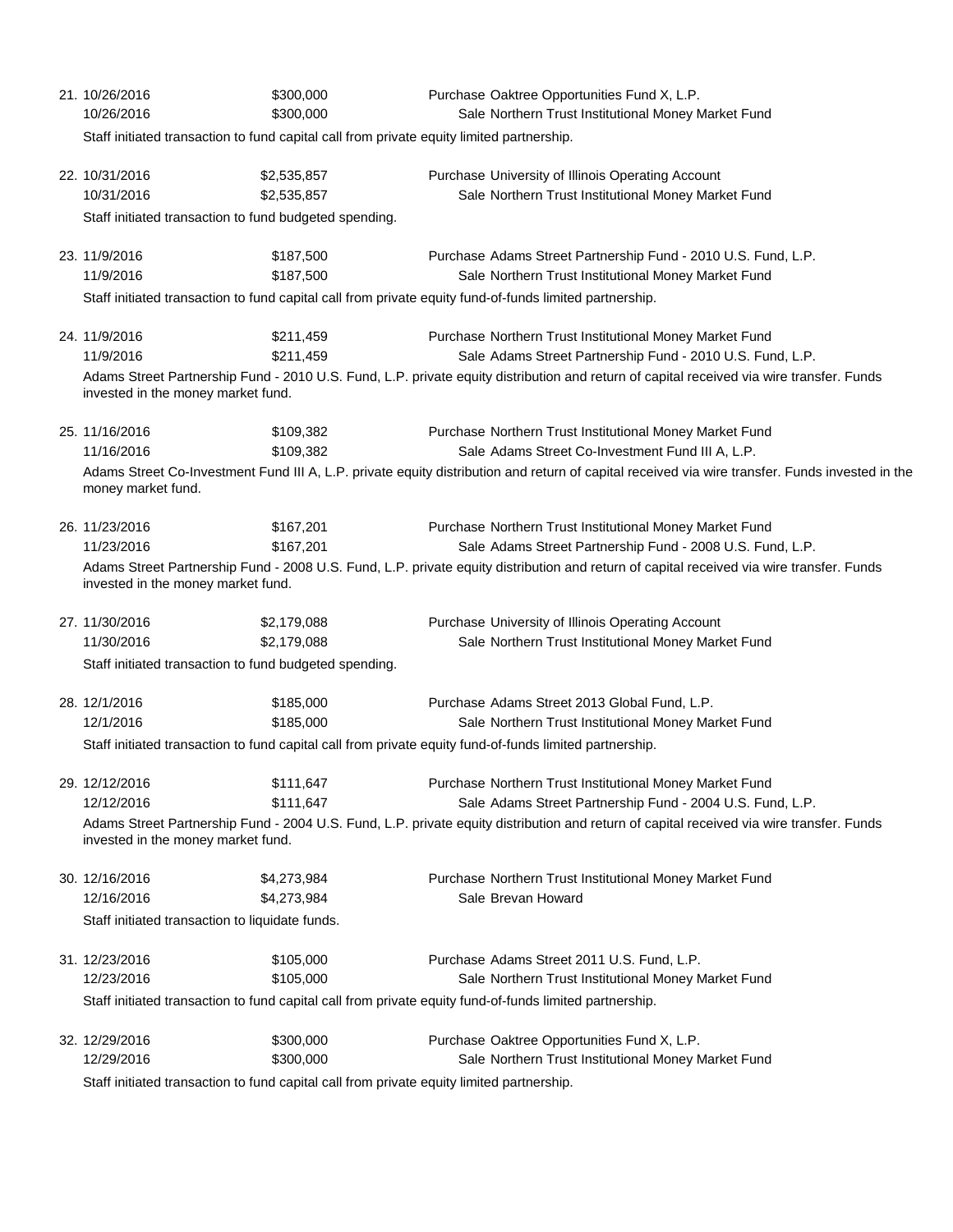| 33. 12/29/2016<br>12/29/2016                                                                                                                                                   | \$2,411,291<br>\$2,411,291                                                                | Purchase University of Illinois Operating Account<br>Sale Northern Trust Institutional Money Market Fund                                       |  |  |  |
|--------------------------------------------------------------------------------------------------------------------------------------------------------------------------------|-------------------------------------------------------------------------------------------|------------------------------------------------------------------------------------------------------------------------------------------------|--|--|--|
|                                                                                                                                                                                | Staff initiated transaction to fund budgeted spending.                                    |                                                                                                                                                |  |  |  |
| 34. 1/9/2017<br>1/9/2017                                                                                                                                                       | \$476,293<br>\$476,293                                                                    | Purchase Northern Trust Institutional Money Market Fund<br>Sale Brevan Howard                                                                  |  |  |  |
| Staff initiated transaction to liquidate funds.                                                                                                                                |                                                                                           |                                                                                                                                                |  |  |  |
| 35. 1/19/2017<br>1/19/2017                                                                                                                                                     | \$137,234<br>\$137,234                                                                    | Purchase Northern Trust Institutional Money Market Fund<br>Sale Heitman America Real Estate Trust                                              |  |  |  |
| Heitman America Real Estate Trust real estate distribution and return of capital received via wire transfer. Funds invested in the money<br>market fund.                       |                                                                                           |                                                                                                                                                |  |  |  |
| 36. 1/31/2017<br>1/31/2017                                                                                                                                                     | \$833,143<br>\$833,143                                                                    | Purchase University of Illinois Operating Account<br>Sale Northern Trust Institutional Money Market Fund                                       |  |  |  |
| Staff initiated transaction to fund budgeted spending and maintain asset allocation policy.                                                                                    |                                                                                           |                                                                                                                                                |  |  |  |
| 37. 2/17/2017<br>2/17/2017                                                                                                                                                     | \$392,000<br>\$392,000                                                                    | Purchase Adams Street Co-Investment Fund III A, L.P.<br>Sale Northern Trust Institutional Money Market Fund                                    |  |  |  |
|                                                                                                                                                                                | Staff initiated transaction to fund capital call from private equity limited partnership. |                                                                                                                                                |  |  |  |
| 38. 2/28/2017<br>2/28/2017                                                                                                                                                     | \$300,000<br>\$300,000                                                                    | Purchase Northern Trust Institutional Money Market Fund<br>Sale Oaktree Opportunities Fund X, L.P.                                             |  |  |  |
| Oaktree Opportunities Fund X, L.P. private equity return of called capital received via wire transfer. Funds invested in the money market<br>fund.                             |                                                                                           |                                                                                                                                                |  |  |  |
| 39. 3/1/2017<br>3/1/2017                                                                                                                                                       | \$3,396,860<br>\$6,600,000                                                                | Purchase Northern Trust Institutional Money Market Fund<br>Purchase BlackRock U.S. Equity Market Fund B                                        |  |  |  |
| 3/1/2017                                                                                                                                                                       | \$2,904,640                                                                               | Purchase University of Illinois Operating Account                                                                                              |  |  |  |
| 3/1/2017                                                                                                                                                                       | \$6,142,200                                                                               | Sale Attucks - Lombardia                                                                                                                       |  |  |  |
| 3/1/2017                                                                                                                                                                       | \$6,759,300                                                                               | Sale Attucks - Phocas                                                                                                                          |  |  |  |
|                                                                                                                                                                                |                                                                                           | Staff initiated transaction to liquidate funds, fund budgeted spending, and maintain asset allocation policy.                                  |  |  |  |
| 40. 3/20/2017<br>3/20/2017                                                                                                                                                     | \$158,609<br>\$158,609                                                                    | Purchase Northern Trust Institutional Money Market Fund<br>Sale Adams Street Partnership Fund - 2004 U.S. Fund, L.P                            |  |  |  |
| Adams Street Partnership Fund - 2004 U.S. Fund, L.P. private equity distribution and return of capital received via wire transfer. Funds<br>invested in the money market fund. |                                                                                           |                                                                                                                                                |  |  |  |
| 41. 3/22/2017<br>3/22/2017                                                                                                                                                     | \$151,276<br>\$151,276                                                                    | Purchase Northern Trust Institutional Money Market Fund<br>Sale Arch Development Partners, LLC                                                 |  |  |  |
| Arch Development Partners, LLC private equity distribution and return of capital received via wire transfer. Funds invested in the money<br>market fund.                       |                                                                                           |                                                                                                                                                |  |  |  |
| 42. 3/24/2017<br>3/24/2017                                                                                                                                                     | \$139,877<br>\$139,877                                                                    | Purchase Northern Trust Institutional Money Market Fund<br>Sale Clearlake Capital Partners (P), L.P.                                           |  |  |  |
| market fund.                                                                                                                                                                   |                                                                                           | Clearlake Capital Partners (P), L.P. private equity distribution and return of capital received via wire transfer. Funds invested in the money |  |  |  |
| 43. 3/24/2017                                                                                                                                                                  | \$374,356                                                                                 | Purchase Clearlake Capital Partners Fund (P), L.P.                                                                                             |  |  |  |
| 3/24/2017                                                                                                                                                                      | \$374,356                                                                                 | Sale Northern Trust Institutional Money Market Fund                                                                                            |  |  |  |

Staff initiated transaction to fund capital call from private equity limited partnership.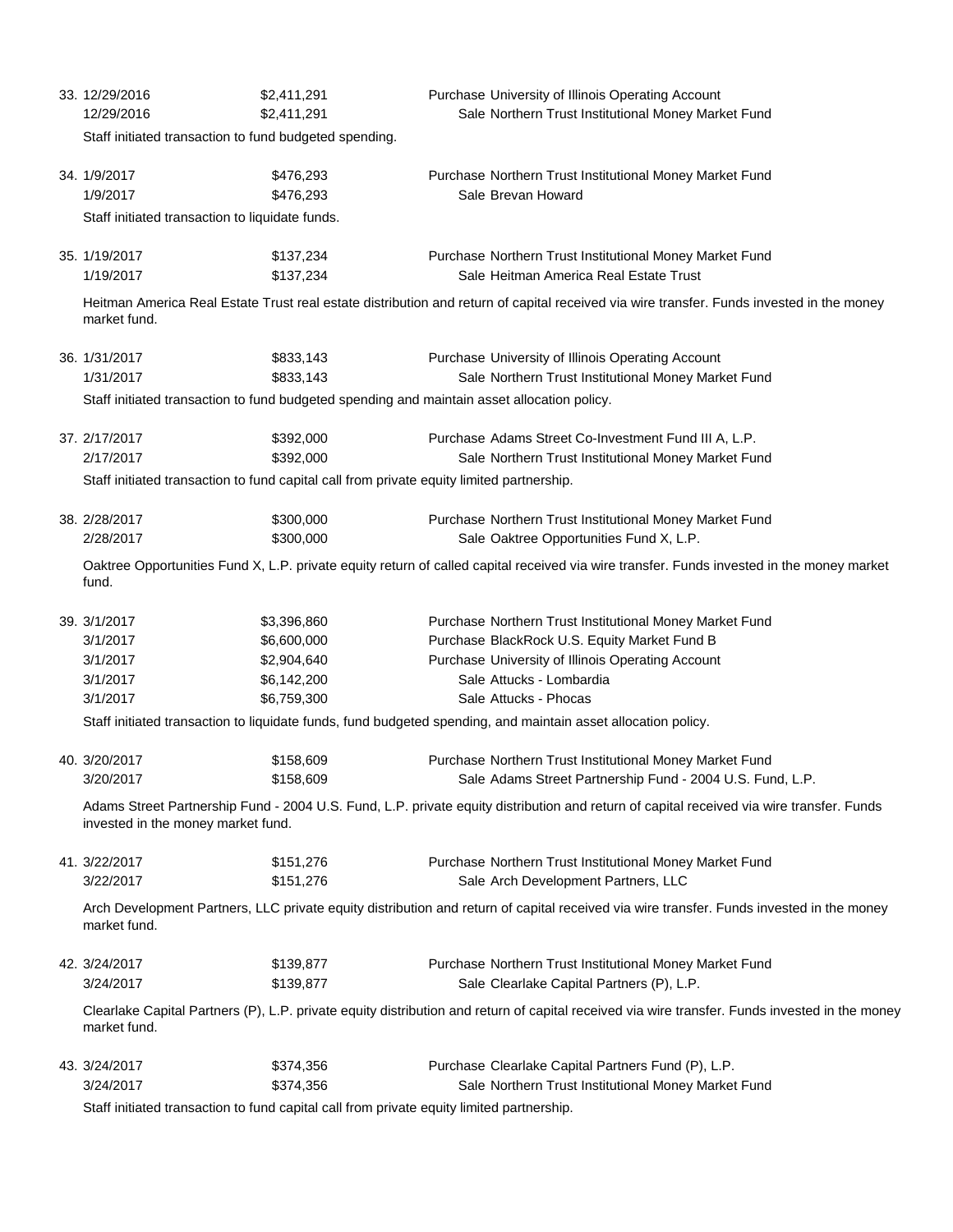|                                                                                                                                                          | 44. 3/30/2017<br>3/30/2017                                                                                                                                                     | \$1,109,812<br>\$1,109,812                                                                       | Purchase BlackRock Multi-Alternative Opportunities Fund (A), L.P.<br>Sale Northern Trust Institutional Money Market Fund                     |  |  |
|----------------------------------------------------------------------------------------------------------------------------------------------------------|--------------------------------------------------------------------------------------------------------------------------------------------------------------------------------|--------------------------------------------------------------------------------------------------|----------------------------------------------------------------------------------------------------------------------------------------------|--|--|
|                                                                                                                                                          | Staff initiated transaction to fund capital call from limited partnership.                                                                                                     |                                                                                                  |                                                                                                                                              |  |  |
|                                                                                                                                                          | 45. 3/31/2017<br>3/31/2017<br>Staff initiated transaction to fund budgeted spending.                                                                                           | \$2,478,750<br>\$2,478,750                                                                       | Purchase University of Illinois Operating Account<br>Sale Northern Trust Institutional Money Market Fund                                     |  |  |
|                                                                                                                                                          |                                                                                                                                                                                |                                                                                                  |                                                                                                                                              |  |  |
|                                                                                                                                                          | 46. 4/6/2017<br>4/6/2017                                                                                                                                                       | \$10,000,000<br>\$10,000,000<br>Staff initiated transaction to maintain asset allocation policy. | Purchase JP Core Bond Fund<br>Sale BlackRock U.S. Equity Market Fund B                                                                       |  |  |
|                                                                                                                                                          |                                                                                                                                                                                |                                                                                                  |                                                                                                                                              |  |  |
|                                                                                                                                                          | 47. 4/20/2017<br>4/20/2017                                                                                                                                                     | \$134,738<br>\$134,738                                                                           | Purchase Northern Trust Institutional Money Market Fund<br>Sale Heitman America Real Estate Trust                                            |  |  |
| Heitman America Real Estate Trust real estate distribution and return of capital received via wire transfer. Funds invested in the money<br>market fund. |                                                                                                                                                                                |                                                                                                  |                                                                                                                                              |  |  |
|                                                                                                                                                          | 48. 4/20/2017                                                                                                                                                                  | \$219,000                                                                                        | Purchase Adams Street Co-Investment Fund III A, L.P.                                                                                         |  |  |
|                                                                                                                                                          | 4/20/2017                                                                                                                                                                      | \$219,000                                                                                        | Sale Northern Trust Institutional Money Market Fund                                                                                          |  |  |
|                                                                                                                                                          |                                                                                                                                                                                | Staff initiated transaction to fund capital call from private equity limited partnership.        |                                                                                                                                              |  |  |
|                                                                                                                                                          | 49. 4/21/2017<br>4/21/2017                                                                                                                                                     | \$113,146<br>\$113,146                                                                           | Purchase Northern Trust Institutional Money Market Fund<br>Sale Adams Street Partnership Fund - 2009 U.S. Fund, L.P.                         |  |  |
|                                                                                                                                                          | Adams Street Partnership Fund - 2009 U.S. Fund, L.P. private equity distribution and return of capital received via wire transfer. Funds<br>invested in the money market fund. |                                                                                                  |                                                                                                                                              |  |  |
|                                                                                                                                                          | 50. 4/24/2017<br>4/24/2017                                                                                                                                                     | \$116,364<br>\$116,364                                                                           | Purchase Northern Trust Institutional Money Market Fund<br>Sale Adams Street Partnership Fund - 2008 Non-U.S. Fund, L.P.                     |  |  |
|                                                                                                                                                          | invested in the money market fund.                                                                                                                                             |                                                                                                  | Adams Street Partnership Fund - 2008 Non-U.S. Fund, L.P. private equity distribution and return of capital received via wire transfer. Funds |  |  |
|                                                                                                                                                          | 51.4/28/2017                                                                                                                                                                   | \$1,112,931                                                                                      | Purchase University of Illinois Operating Account                                                                                            |  |  |
|                                                                                                                                                          | 4/28/2017                                                                                                                                                                      | \$1,112,931                                                                                      | Sale BlackRock Global Equity Fund                                                                                                            |  |  |
|                                                                                                                                                          | Staff initiated transaction to fund budgeted spending and maintain asset allocation policy.                                                                                    |                                                                                                  |                                                                                                                                              |  |  |
|                                                                                                                                                          | 52. 5/3/2017<br>5/3/2017                                                                                                                                                       | \$1,358,386<br>\$1,358,386                                                                       | Purchase Clearlake Capital Partners Fund IV, L.P.<br>Sale Northern Trust Institutional Money Market Fund                                     |  |  |
|                                                                                                                                                          | Staff initiated transaction to fund capital call from private equity limited partnership.                                                                                      |                                                                                                  |                                                                                                                                              |  |  |
|                                                                                                                                                          | 53. 5/3/2017                                                                                                                                                                   | \$388,464                                                                                        | Purchase Northern Trust Institutional Money Market Fund                                                                                      |  |  |
|                                                                                                                                                          | 5/3/2017                                                                                                                                                                       | \$388,464                                                                                        | Sale Clearlake Capital Partners Fund IV, L.P.                                                                                                |  |  |
|                                                                                                                                                          | Clearlake Capital Partners IV, L.P. private equity distribution and return of capital received via wire transfer. Funds invested in the money<br>market fund.                  |                                                                                                  |                                                                                                                                              |  |  |
|                                                                                                                                                          | 54. 5/12/2017<br>5/12/2017                                                                                                                                                     | \$175,000<br>\$175,000                                                                           | Purchase Adams Street 2013 Global Fund, L.P.<br>Sale Northern Trust Institutional Money Market Fund                                          |  |  |
|                                                                                                                                                          | Staff initiated transaction to fund capital call from private equity fund-of-funds limited partnership.                                                                        |                                                                                                  |                                                                                                                                              |  |  |
|                                                                                                                                                          | 55. 5/15/2017                                                                                                                                                                  | \$146,540                                                                                        | Purchase Northern Trust Institutional Money Market Fund                                                                                      |  |  |
|                                                                                                                                                          | 5/15/2017                                                                                                                                                                      | \$146,540                                                                                        | Sale Adams Street Partnership Fund - 2008 U.S. Fund, L.P.                                                                                    |  |  |

Adams Street Partnership Fund - 2008 U.S. Fund, L.P. private equity distribution and return of capital received via wire transfer. Funds invested in the money market fund.